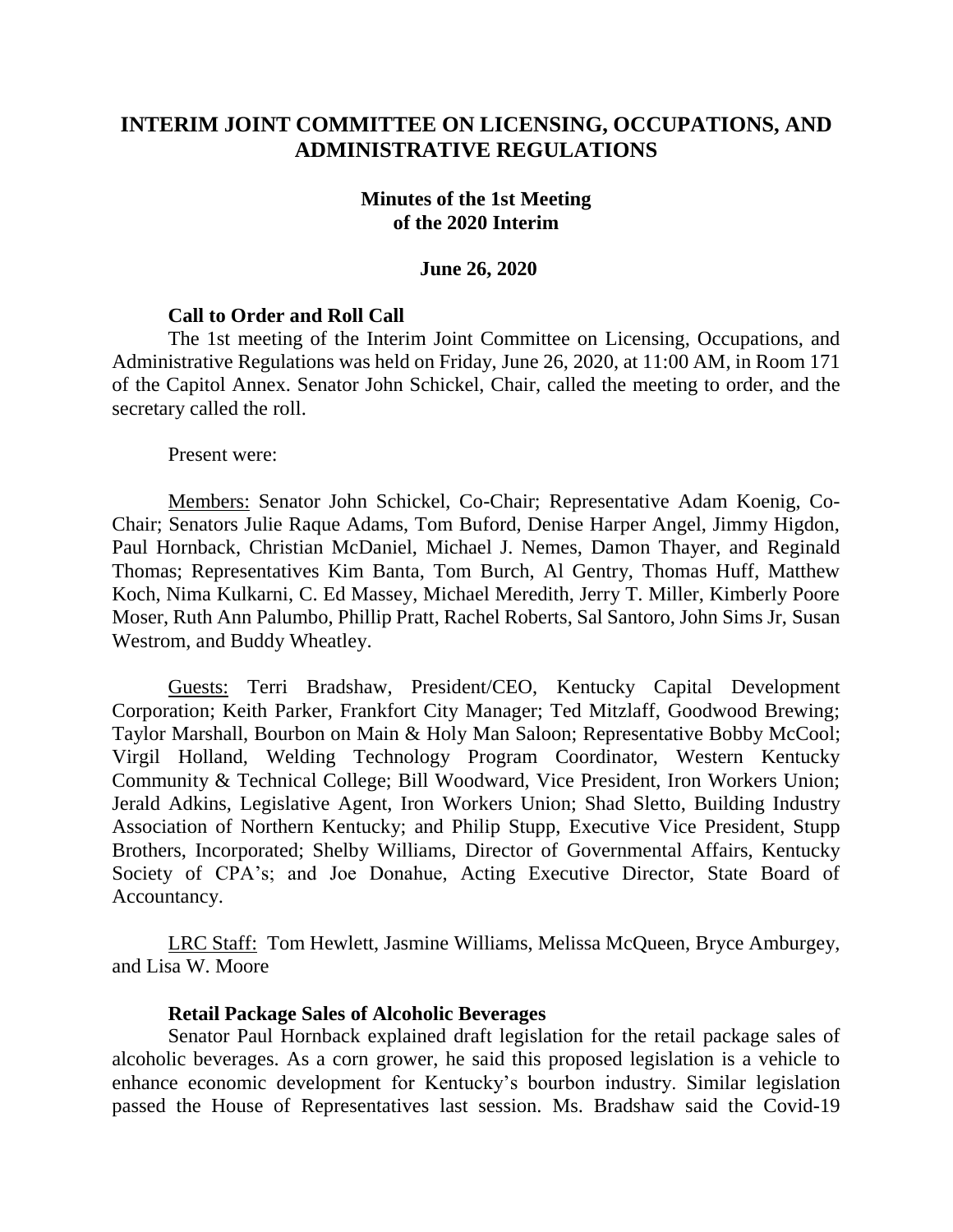pandemic has affected the bourbon industry negatively, and retailers need all the assistance they can get. She emphasized that local business leaders have plans to generate growth and new business and avoid increased taxes to fix budget problems.

Mr. Parker said there is interest from new investors and existing businesses to offer a more unique bourbon experience. The increasing popularity of small batch and vintage bourbons, along with craft beers and breweries, has resulted in an increased demand for small volume, high quality sales of packaged spirits. The demand has exceeded the supply of quota retail package licenses, and threatens the ability to attract and retain businesses that want to supplement sales with low-volume offerings. Mr. Parker is committed to working with the Kentucky Retail Federation, and any other interested parties, to obtain support for increased retail sales.

Mr. Marshall testified on behalf of Bourbon on Main located in Frankfort, Kentucky. Retailers have been hit especially hard during the pandemic due to restaurants being shut down for months. New businesses can generate the revenue required to open up in Frankfort if they have access to the bourbon package market. It also helps existing businesses that are struggling with finances as the tourism industry is strong in Frankfort, and provides the tourist with a better experience. It provides another tool in the toolbox for businesses to survive during these pandemic times. Current regulations for alcohol sales limit the ability to grow and create new jobs, which ultimately decreases new revenue for local communities.

Mr. Mitzlaff, owner of Goodwood Brewery in Louisville and Frankfort, testified that he would like to sell his own craft bourbon by the bottle in his Frankfort restaurant location. The primary function is a brewery, but they also produce bourbon through various collaborations with different distilleries. Tourism is thriving at the Frankfort facility, but tourists can only buy the bourbon by the glass, and not the bottle. He believes this should be changed.

Mr. Parker said two years ago language was added into the law that allowed distillery gift shops to sell craft beers. He would like that language reciprocated this year to allow microbreweries to sell craft bourbons. They are happy to work the Kentucky League of Cities, the Kentucky Retail Federation, the Kentucky Distilleries Association, and the Brewers Organization, in order to ensure that all entities are comfortable with the new language, and any changes to quota retail package licenses. Frankfort wants to promote business, growth, and development instead of taxing its way out of the pandemic financial situation. Frankfort is 60 percent reliant on occupational based revenues, and they are anticipating huge budget shortfalls.

Chairman Schickel said the committee has been working diligently since 2011 to remove barriers for small businesses, and he looks forward to bringing this legislation to a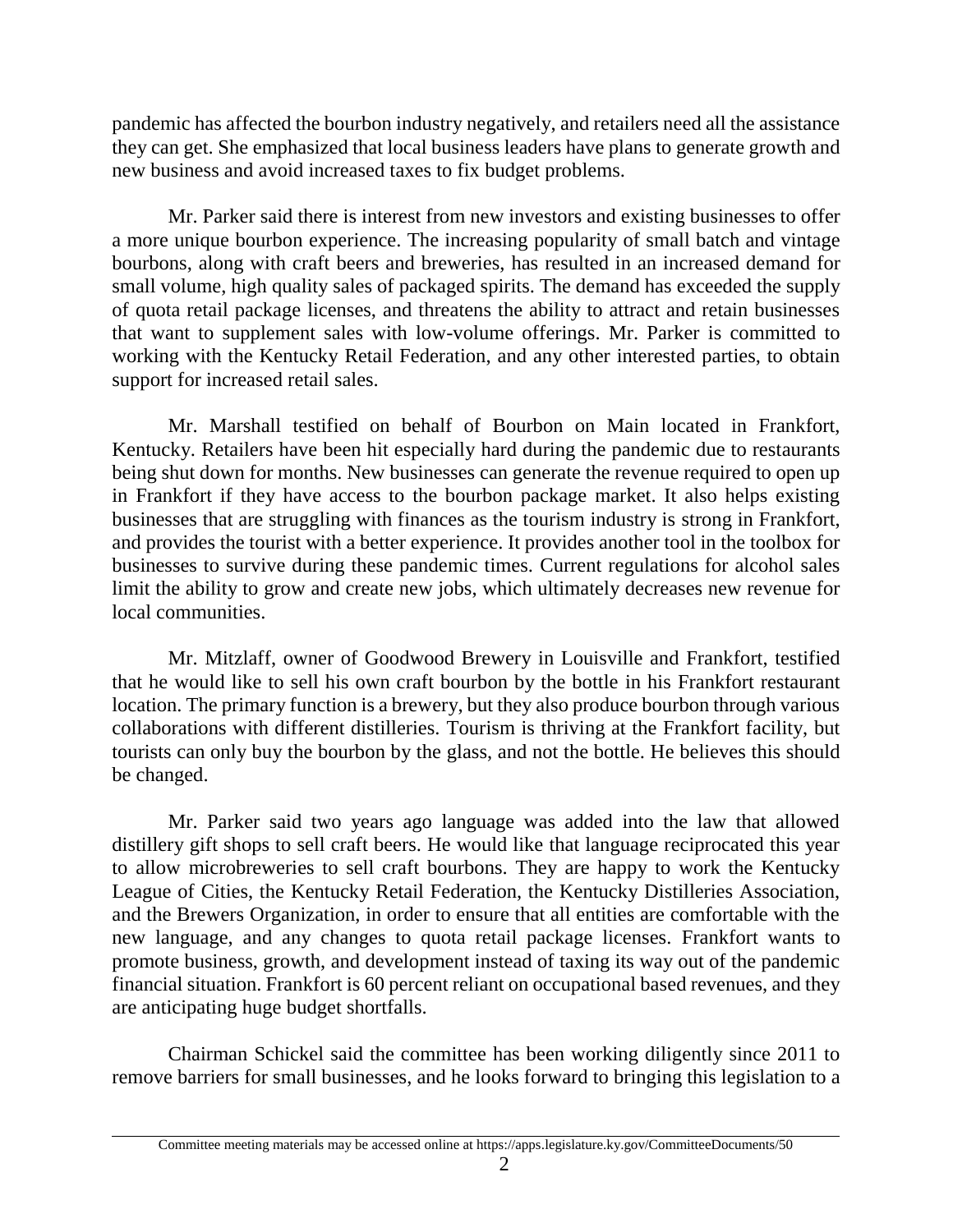vote on the Senate floor. He expressed disappointment that representatives from the ABC Board were not in attendance at the meeting to testify.

Senator Thayer said he is always pleased to facilitate removing artificial barriers to free enterprise. He said this is a good bill, and deserves strong consideration in the next upcoming legislative session, but feels that distilleries should be included in the legislation. It can help small businesses increase cash flow and opportunities for profit, and help distillery tourism that has been shut down for months.

Responding to a question from Senator Thayer, Senator Hornback said, as the bill's primary sponsor, he is more than happy to include the distilleries. Small sales help our small retail associations, and he would like to take care of it in one piece of legislation that will not need any amendments. The Kentucky League of Cities is in favor of this proposed legislation and understand the growth it can bring to the cities and communities throughout the state.

Chairman Koenig said the ABC Board will be at the Licensing, Occupations, and Administrative Regulations meeting in July. He asked Senator Hornback to check with the Kentucky Guild of Brewers to ensure they are in support of the new language, and also discussed the need for eliminating quota licenses to reach some of these goals. Mr. Parker said quota licenses need to be raised or eliminated.

Senator Higdon said he does not think eliminating quota licenses is the answer to the issue. All communities are not alike and this could be the opening of Pandora's Box for some places outside Franklin County. He said census reporting could provide a way to increase quota licenses.

Senator Hornback said he is not interested in eliminating quota licenses statewide, as he is interested in increasing the number for the small retail associations and small volume sales under 2,000 bottles per year. All entities, including the Kentucky Guild of Brewers, are in support of the proposed legislation and increasing tourism.

# **Certification of Welders (similar to 2020 RS HB 306)**

Representative Bobby McCool testified regarding a safety bill. This bill ensures welding is performed in a proper manner, and requires that operators have the credentials to ensure that buildings and bridges are assembled properly. It does not apply to all welding instances, but focuses on buildings and bridges when the design engineer requires it. The legislation is bi-partisan, and has passed the House of Representatives twice in a 95-0 vote, but stalled in a senate committee. Concerns have been addressed.

Mr. Holland said the Western Kentucky Community & Technical College is one of two certified, accredited test facilities that would be mandated in the legislation for people to use for accreditation. Many other states have similar laws and processes for welding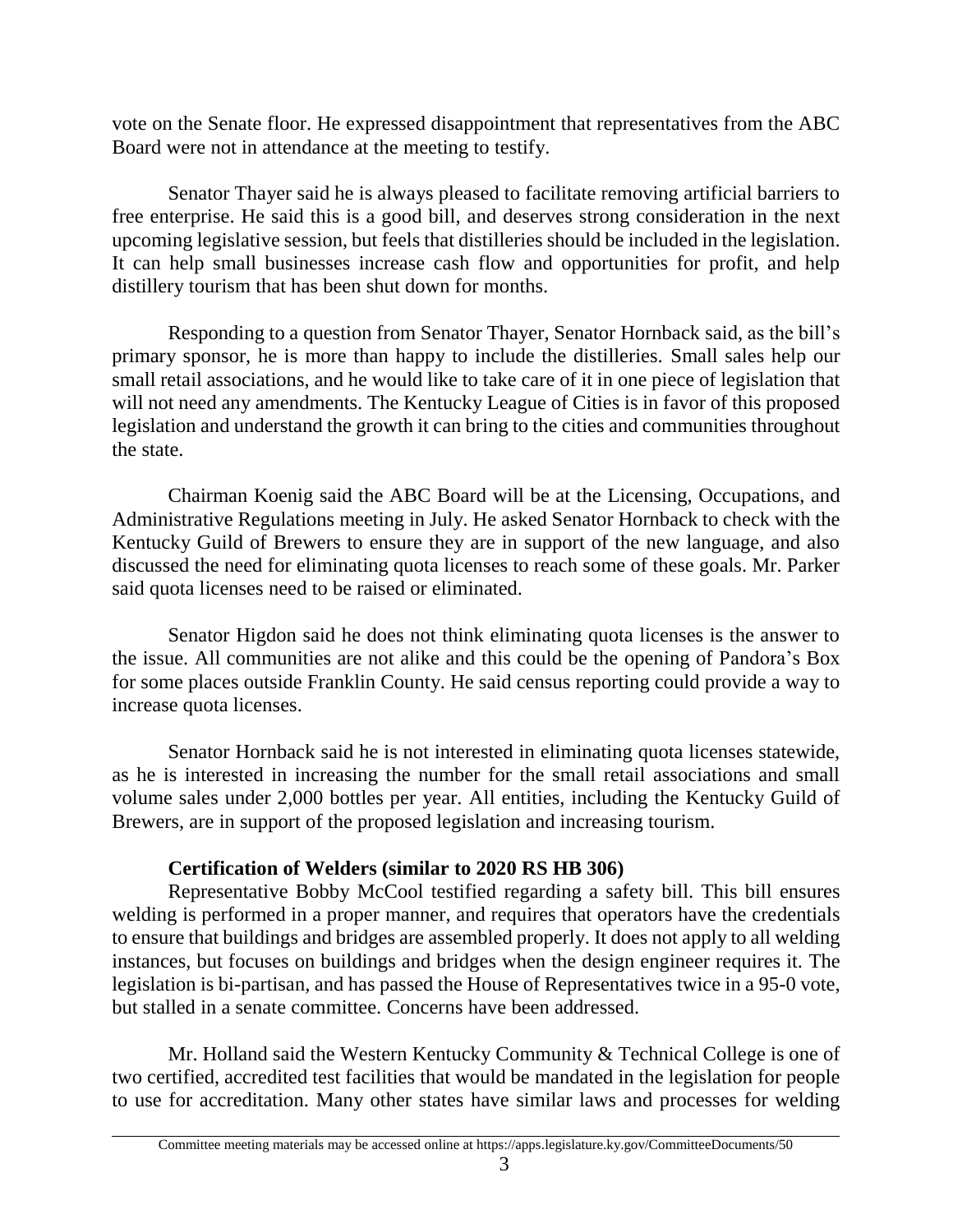certification. This bill would keep welding standards systematic across the board and increase safety.

Mr. Woodward testified in favor of the legislation. This is good, solid public safety legislation that has been discussed in depth for several years now. It saves taxpayers money by ensuring that projects are completed responsibly and efficiently. Mr. Woodward indicated that JD Chaney, Kentucky League of Cities, does not have any problems with the bill. They have worked with many interested entities in order to find common ground and language that is acceptable to all.

 Responding to a question from Representative Pratt, Mr. Woodward said there are four certified testing facilities for welders. The primary locations are in Northeast Kentucky in Flemingsburg, a private contractor in Louisville, Elizabethtown Community and Technical College, and West Kentucky Community and Technical College. There is a letter in the meeting materials from Dr. Jay Box, President, Kentucky Community and Technical College System (KCTCS). KCTCS is in support of the Welding Certification bill, formerly House Bill 306.

Responding to Representative Burch, Mr. Woodward said the welding certification certificate requires that you perform the welding, and not just pass a written test. The American Welding Society (AWS) has a code book that outlines all the guidelines and specifications. It is a performance test.

Responding to Senator Nemes, Mr. Woodward said he wanted some teeth in this legislation, and felt a bill draft was more appropriate than being enforced by regulation through the Public Protection Cabinet.

Mr. Shad Sletto and Mr. Philp Stupp testified remotely in opposition to the legislation. Mr. Sletto is opposed to the bill as it stands, although he is not against certifications. Mr. Stupp feels that existing building codes already cover these safety issues, and there are more than enough safeguards. It was also noted that employees would miss more days with fewer testing sites and longer drives to be certified.

Senator Schickel thanked everyone for testifying and said dialogue would continue between all entities until a bill language is agreed upon that can move forward successfully in the General Assembly.

### **CPA Licensure Issues (similar to 2020 RS HB 383)**

Representative Kim Banta explained proposed legislation on CPA Licensure. She said the State Board of Accountancy, along with the Kentucky Society of CPAs, is requesting to enact two changes to KRS 325.240 and one change to 325.280. First, the language would authorize their board to adopt regulations so they can issue scholarships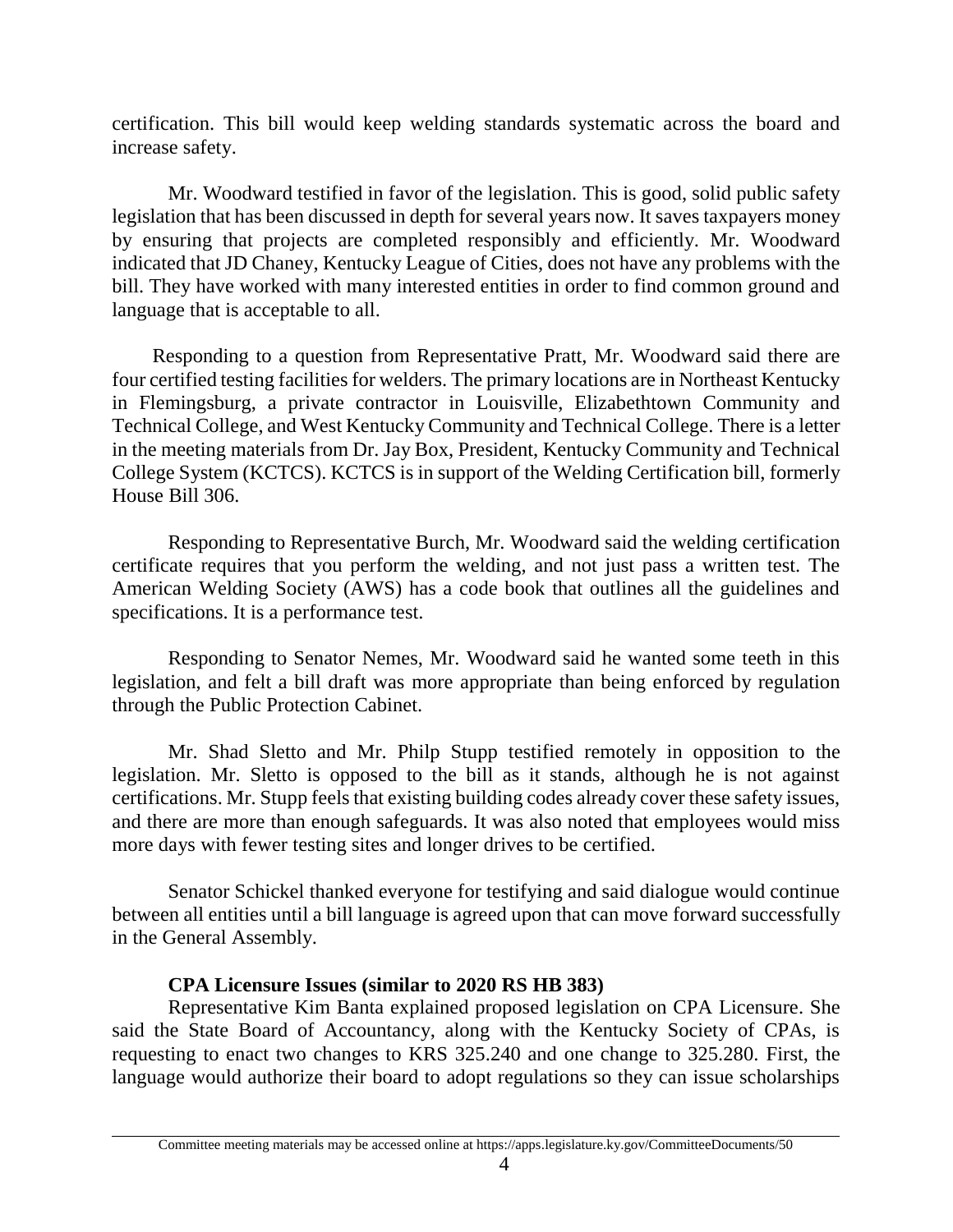using their own money. The purpose is to boost enrollment in accounting programs, because the number of CPAs retiring is outpacing those coming into the profession.

Secondly, they want to grant immunity to state board members, employees and agents from lawsuits while acting in good faith in performing their normal duties. A number of other Kentucky professional licensing boards have similar language including the Medical Licensure Board, Board of Pharmacy, Board of Dentistry, Board of Psychology, and the Board of Physical Therapy.

Representative Banta said although the board already has a layer of protection in case law, they believe this statute should be updated to bring the board in line with other licensing boards in the state. They have discussed and agreed upon the appropriate language with all stakeholders. If adopted, the current authority to purchase insurance would be deleted.

Representative Banta said thirdly, the statute would authorizes the board to grant licensure to CPAs for out of state licensed CPAs who relocate to Kentucky without retaking the CPA exam. The requirement that CPAs seeking a license via reciprocity must have obtained a CPA license within five years after passing the CPA exam in their home state would be eliminated. This requirement is currently in the licensing statute for Kentucky based CPAs, but was not intended to affect those seeking a license via reciprocity.

Representative Banta said they believe if a CPA has a current and valid license in their current state, they should be able to get a Kentucky license via reciprocity. The way it is written now puts an unintended burden on CPAs trying to relocate to Kentucky. During the 2020 session, the legislation passed out of the House of Representatives with an 85-1 vote. Due to the unique circumstances during session, the bill stalled as time ran out to get it through the Senate.

Responding to a question from Co-Chair Koenig, Mr. Joe Donahue, newly appointed Executive Director, State Board of Accountancy, said they are in full support of this legislation. Senator Schickel said he is not aware of any entity opposed to the bill.

Responding to concerns raised by Co-Chair Koenig regarding the use of licensure fees for scholarships, Ms. Williams said the Kentucky Society of CPAs does have a scholarship fund. People can voluntarily contribute to the educational fund and the scholarships are awarded for students on the accountant track in Kentucky colleges or universities.

Ms. Williams said the proposed legislation would generate funds for scholarships that are derived from fees generated from people taking the CPA exam, and not licensure fees. They are hoping this starts the dialogue for a scholarship, but they are open for ideas on how to alter or improve the language.